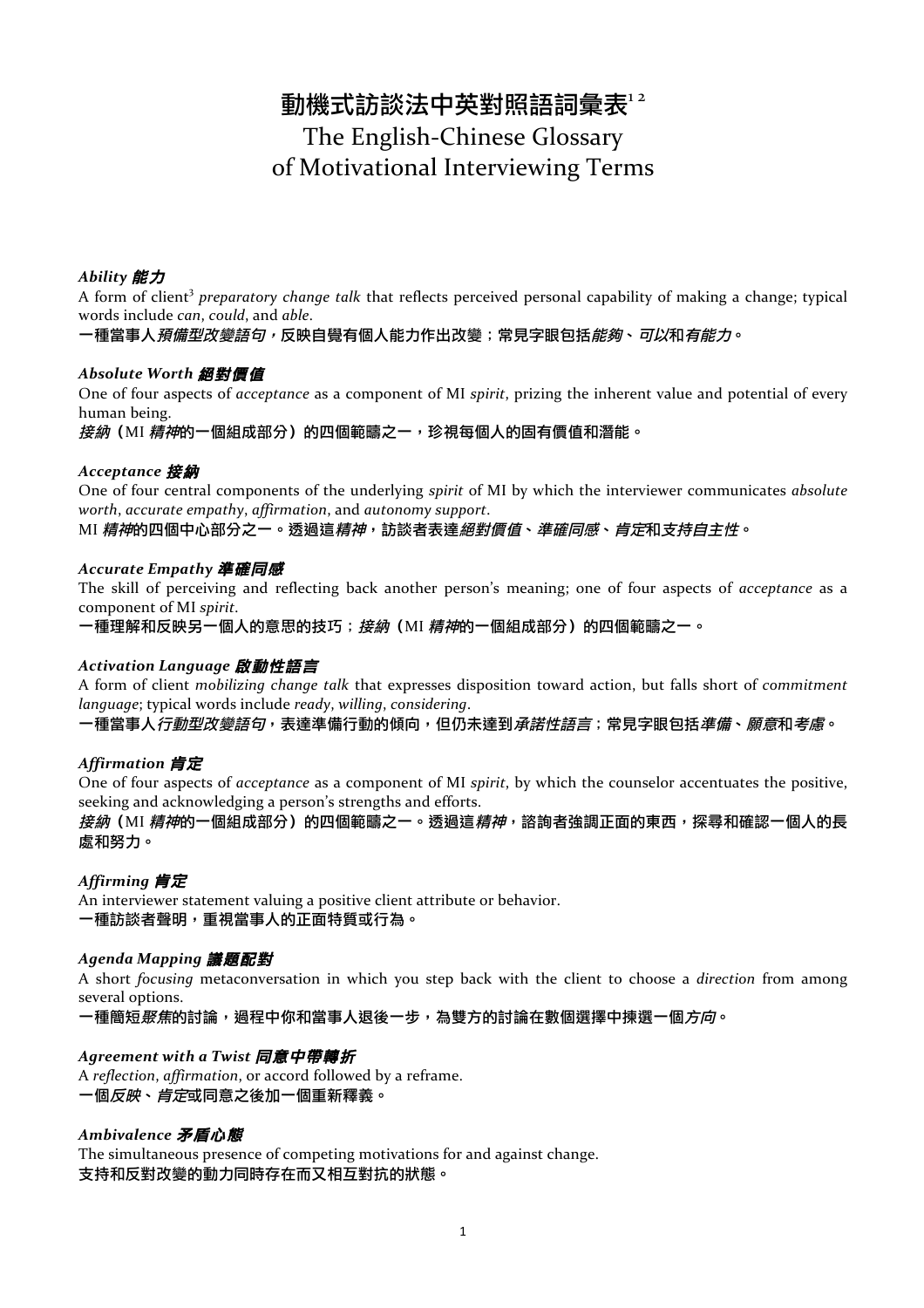# *Amplified Reflection* 放大式反映

A response in which the interviewer reflects back the client's content with greater intensity than the client had expressed; one form of response to client *sustain talk* or *discord*.

### 一種訪談者回應,對當事人的內容比當事人表達的強度以更大的程度反映;一種對當事人的*持續語句或不和諧*的回 應方式。

### *Apologizing* 致歉

A way of responding to *discord* by taking partial responsibility. 一種以承擔部分責任來作為對*不和諧*的回應方法。

### *Assessment Feedback* 評估的回饋

Providing a client with personal feedback of findings from an evaluation, often in relation to normative ranges; see *Motivational Enhancement Therapy*.

對當事人的評估結果提供個人化的回饋,通常輔以與正常範圍的關聯;見*動機增強治療*。

### *Assessment Trap* 評估的陷阱

The clinical error of beginning consultation with expert information gathering at the cost of not listening to the client's concerns. See also *Question-Answer Trap*.

-種臨床誤差,開始諮詢時採集專門資料而犧牲傾聽當事人的顧慮。見*問與答的陷阱*。

### *Autonomy Support* 支持自主性

One of four aspects of *acceptance* as a component of MI *spirit*, by which the interviewer accepts and confirms the client's irrevocable right to self-determination and choice.

*接納*(MI *精神*的一個組成部分)的四個範疇之一。透過這*精神,*訪談者接納和確定當事人不能被取走的自決權和 選擇權。

# *Blaming Trap* 指責的陷阱

The clinical error of focusing on blame or fault-finding rather than change. 一種臨床誤差,聚焦於責備或找過錯多於改變。

### *Bouquet* 結集

A particular kind of *summary* that collects and emphasizes the client's *change talk*. 一種特定的*摘要*,彙集和強調當事人的*改變語句*。

### *Brainstorming* 腦力激蕩

Generating options without initially critiquing them. 引發不同選項而在起初時不對其作出批評。

### *CATs*

An acronym for three subtypes of client *mobilizing change talk:* Commitment, Activation, and Taking Steps. 三種當事人行動型改變語句(承諾、啟動和採取步驟)的一個首字母縮略詞。

### *Change Goal* 改變的目標

A specific target for change in *motivational interviewing*; typically a particular behavior change, although it may also be a broader goal  $(e.g., glycemic control)$  toward which there are multiple avenues of approach. *動機式訪談法*中的一個特定改變目標;通常是一個特定的行為改變,雖然它也可以是一個有不同處理方法的較廣泛 目標(如血糖控制)。

### *Change Plan* 改變的計劃

A specific scheme to implement a *change goal*. 一種執行*改變目標*的特定計劃。

### *Change Ruler* 改變尺

A rating scale, usually 0–10, used to assess a client's motivation for a particular change; see *Confidence Ruler* and *Importance Ruler*.

一種通常是 o-10 分的等級量表,用以評估當事人對於一個特定改變的動機;見*信心尺*和*重要尺*。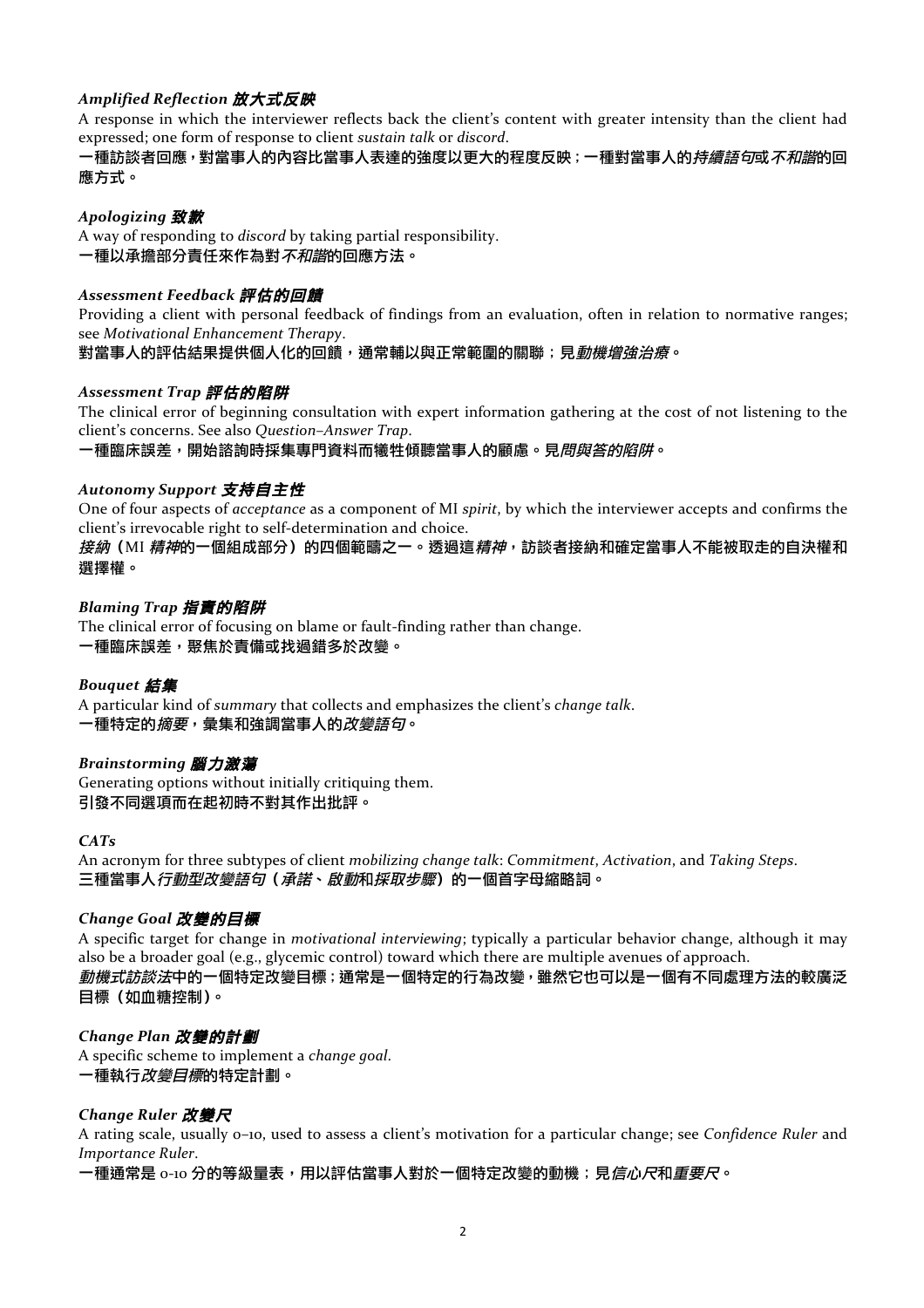# *Change Talk* 改變語句

Any client speech that favors movement toward a particular *change goal*. 任何當事人有關傾向移近一個特定*改變目標*的言語。

### *Chat Trap* 閒聊的陷阱

The clinical error of engaging in excessive small talk and informal chat that does not further the processes of *engaging*, *focusing*, *evoking*, and *planning*.

一種臨床誤差,投入於過量的聊天和隨意的閒聊而沒有在*導進、聚焦、喚出*和*計劃*的過程中進一步。

# *Client-centered Counseling* 以當事人為中心諮詢

See *Person-centered Counseling*. 見以人為中心諮詢。

### *Closed Question* 封閉式問題

A question that asks for yes/no, a short answer, or specific information. 一種詢問是/否、短答案或特定資料的問題。

### *Coaching* 教練

The process of helping someone to acquire skill. 幫助某人學到技巧的過程。

### *Collaboration* 協作

See *Partnership*. 見合作。

### *Collecting Summary* 彙集式摘要

A special form of *reflection* that pulls together a series of interrelated items that the person has offered. See also *Summary*.

一種*反映*的特別方式,收集一連串對方提出過的相關事項。見*摘要*。

### *Coming Alongside* 順勢而行

A response to persistent *sustain talk* or *discord* in which the interviewer accepts and reflects the client's theme. 一種對於堅持的*持續語句*或*不和諧*的回應,當中訪談者接納和反映當事人的主題。

# *Commitment Language* 承諾性語言

A form of client *mobilizing change talk* that reflects intention or disposition to carry out change; common verbs include *will*, *do*, *going to*.

一種當事人*行動型改變語句*,反映作出改變的意向或傾向;常見動詞包括*會、將會*和*打算*。

# *Compassion* 至誠為人 *<sup>4</sup>*

One of four central components of the underlying *spirit* of MI by which the interviewer acts benevolently to promote the client's welfare, giving priority to the client's needs.

MI 精神的四個中心部分之一。透過這*精神*,訪談者善意地促進當事人的褔祉,將當事人的需要作優先考慮。

### *Complex Reflection* 複雜式反映

An interviewer *reflection* that adds additional or different meaning beyond what the client has just said; a guess as to what the client may have meant.

一種訪談者*反映*,加入比當事人剛剛所説的額外或不同的意思;一種對當事人可能所意味的估計。

# *Confidence Ruler* 信心尺

A scale (typically o-10) on which clients are asked to rate their level of confidence in their ability to make a particular change.

-種量表 (通常 o-ıo),在此當事人被要求去評定他們對於自己作出一個特定改變的能力的信心水平。

### *Confidence Talk* 信心語句

Change talk that particularly bespeaks *ability* to change. 特定地預示出有*能力*去改變的改變語句。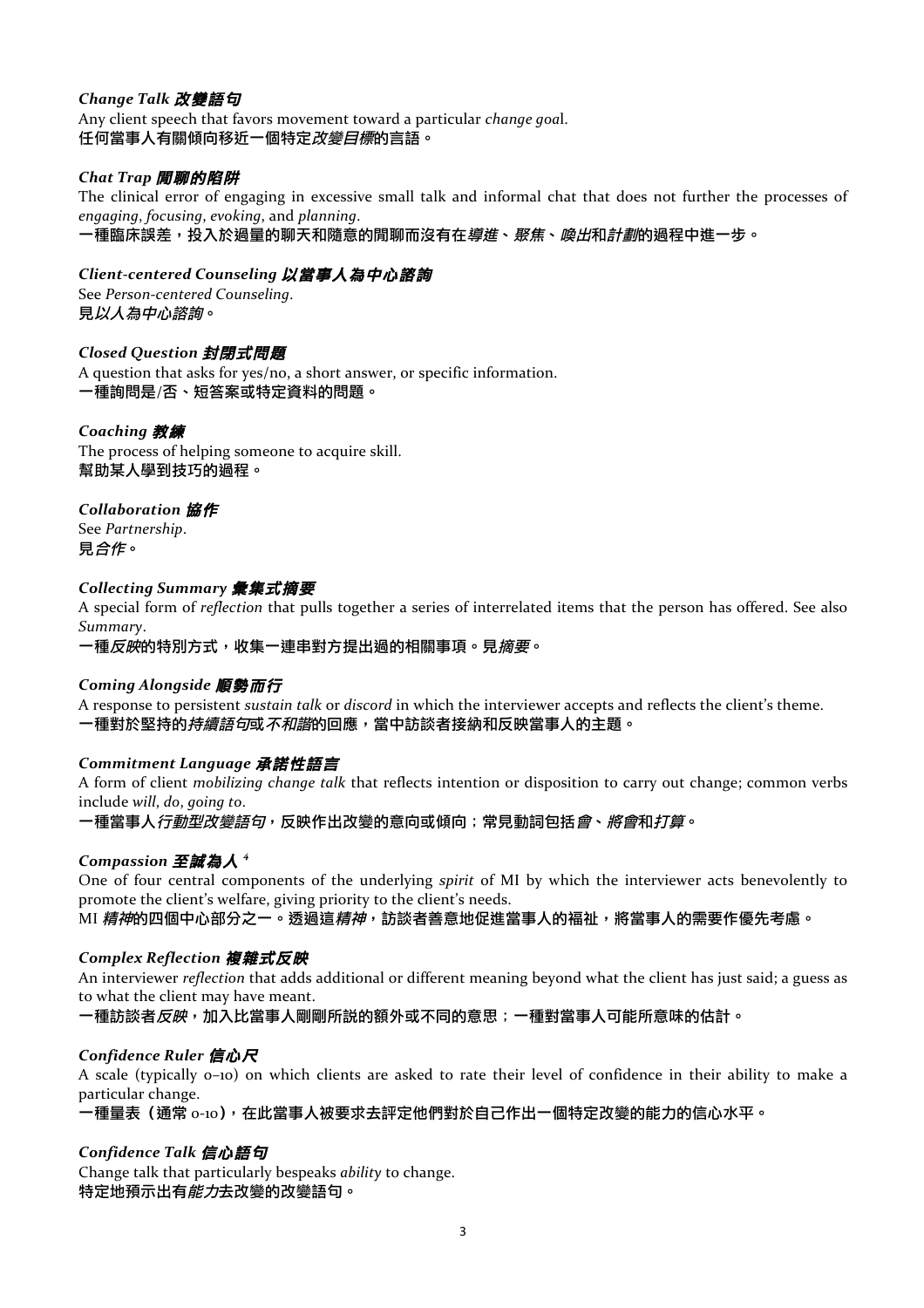# *Confront* 對質

(1) as a goal: to come face to face with one's current situation and experience; (2) as a practice: an MI-inconsistent interviewer response such as warning, disagreeing, or arguing.

 $(i)$ 作為一種目標:與一個人的現況和經驗面對面對抗; $(i)$ 作為一種做法:一種和 MI 不一致的訪談者回應, 如警告、不同意或爭論。

### *Continuing the Paragraph* 接續語段

A method of *reflective listening* in which the counselor offers what might be the next (as yet unspoken) sentence in the client's paragraph.

一種*反映式傾聽*的方法,當中諮詢者提供在當事人的語段中可能是下一句而又未説出來的句子。

#### *DARN*

An acronym for four subtypes of client preparatory change talk: *Desire*, *Ability*, *Reason*, and *Need*. 一個首字母縮略詞,表示當事人預備型改變語句的四種類型: *渴望、能力、理由*和*需要*。

#### *Decisional Balance* 決擇性平衡

A choice-focused technique that can be used when counseling with neutrality, devoting equal exploration to the pros and cons of change or of a specific plan.

一種集中於選擇的技巧,可以被採用於帶有中立性地諮詢時,對改變或一個特定計劃的好處和壞處投放同等的探 索。

#### *Depth of Reflection* 反映的深度

The extent to which a *reflection* contains more than the literal content of what a person has already said. See also *Complex Reflection*.

反映中包含多於一個人所說的字面內容的程度。亦可見複雜式反映。

#### *Desire* 渴望

A form of client *preparatory* change talk that reflects a preference for change; typical verbs include want, wish, and *like*.

一種當事人*預備型改變語句*,反映對改變的偏向;典型動詞包括*想、希望*和*喜歡*。

#### *Directing* 指示

A natural communication style that involves telling, leading, providing advice, information, or instruction. 一種自然的溝通方式,包括吩咐、指引、給予建議、資料或指示。

#### *Direction* 方向

The extent to which an interviewer maintains in-session momentum toward a *change qoal*. 訪談者在訪談中保持動力趨向*改變目標*的程度。

#### *Discord* 不和諧

Interpersonal behavior that reflects dissonance in the working relationship; *sustain talk* does not in itself constitute *discord*; examples include arguing, interrupting, discounting, or ignoring.

人際間的行為,反映出工作關係中的不調和;*持續語句*本身不構成*不和諧*;例子包括爭論、打斷、不盡信或忽視。

#### *Discrepancy* 差距

The distance between the *status* quo and one or more client *change goals*. *現狀*和一個或多個當事人*改變目標*之間的距離。

#### *Docere* 灌輸

(Latin verb infinitive) To inform, in the sense of installing knowledge, wisdom, insight; etymologic root of *doctrine*, *indoctrinate*, *docent*, and *doctor*.

(拉丁語中的一個動詞)去告知,從意義上說即裝入知識、智慧、頓悟;教條(*doctrine*、灌輸(*indoctrinate*)、 講師(*docent*)和醫生*/*博士(*doctor*)的語源字根。

#### *Double-Sided Reflection* 雙面式反映

An interviewer *reflection* that includes both client *sustain talk* and *change talk*, usually with the conjunction "and."

一種訪談者*反映*,包含當事人的*持續語句*和*改變語句*,通常附著連接詞「而」。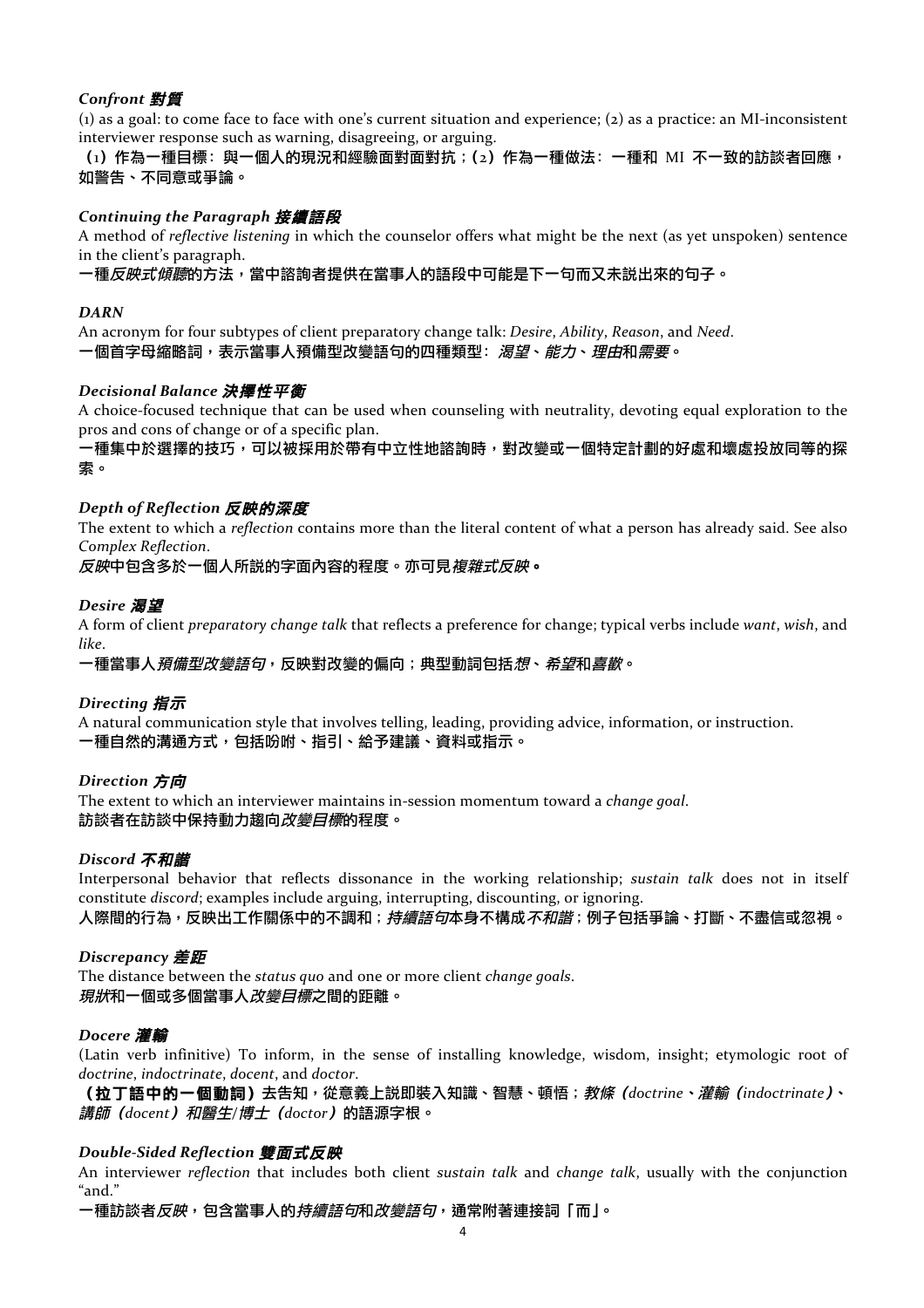# *Ducere* 引出

(Latin verb infinitive) To elicit or draw out; a Socratic approach; etymologic root of education (*e ducere*); compare with *Docere*.

(拉丁語中的一個動詞)去引出或掏出;一種蘇格拉底式的方法;教育 (education; e ducere) 的語源字根;與 灌輸相比較。

### *Elaboration* 闡述

An interviewer response to client *change talk*, asking for additional detail, clarification, or example. 訪談者對當事人*改變語句*的回應,詢問更多細節、説明或例子。

### *Elicit–provide–elicit* 引出*-*提供*-*引出

An information exchange process that begins and ends with exploring the client's own experience to frame whatever information is being provided to the client.

一種資料交換的過程,開始和完結時探討當事人自己的經驗,以組織任何提供給當事人的資料。

### *Empathy* 同感

The extent to which an interviewer communicates accurate understanding of the client's perspectives and experience; most commonly manifested as *reflection*.

訪談者向當事人的觀點和經驗傳達出準確理解的程度;大多時候以*反映*顯現出來。

#### *Emphasizing Personal Control* 強調個人控制

An interviewer statement directly expressing *autonomy support*, acknowledging the client's ability for choice and self-determination.

一種訪談者聲明,直接表達*支持自主性*,承認當事人對選擇和自決的能力。

#### *Engaging* 導進過程

The first of four fundamental processes in MI, the process of establishing a mutually trusting and respectful helping relationship.

MI 四個基本過程中的第一個,建立一個互相信任和尊重的有利關係的過程。

### *Envisioning* 預視

Client speech that reflects the client imagining having made a change. 當事人的言語,反映出當事人正想像已經作出改變。

### *Equipoise* 不偏不倚

The clinician's decision to counsel with neutrality in a way that consciously avoids guiding a client toward one particular choice or change and instead explores the available options equally.

臨床人員在諮詢中抱持中立的決定,某程度上有意識地避免引導當事人傾向一個特定選擇或改變,反而同等地探索 現有的選擇。

### *Evocation* 喚出 *<sup>5</sup>*

One of four central components of the underlying *spirit* of MI by which the interviewer elicits the client's own perspectives and motivation. See also *Ducere*.

MI 精神的四個中心部分之一。透過這精神,訪談者引出當事人自己的觀點和動機。亦可見引出。

#### *Evocative Questions* 喚出式問題

Strategic open questions the natural answer to which is *change talk*. 策略性的開放式問題,它的自然答案是*改變語句*。

### *Evoking* 喚出過程

The third of four fundamental processes of MI, which involves eliciting the person's own motivation for a particular change.

MI 四個基本過程中的第三個,包含引出對方自己對一個特定改變的動機。

### *Expert Trap* 專家的陷阱

The clinical error of assuming and communicating that the counselor has the best answers to the client's problems.

一種臨床誤差,假設和傳達諮詢者對當事人的問題有最好的答案。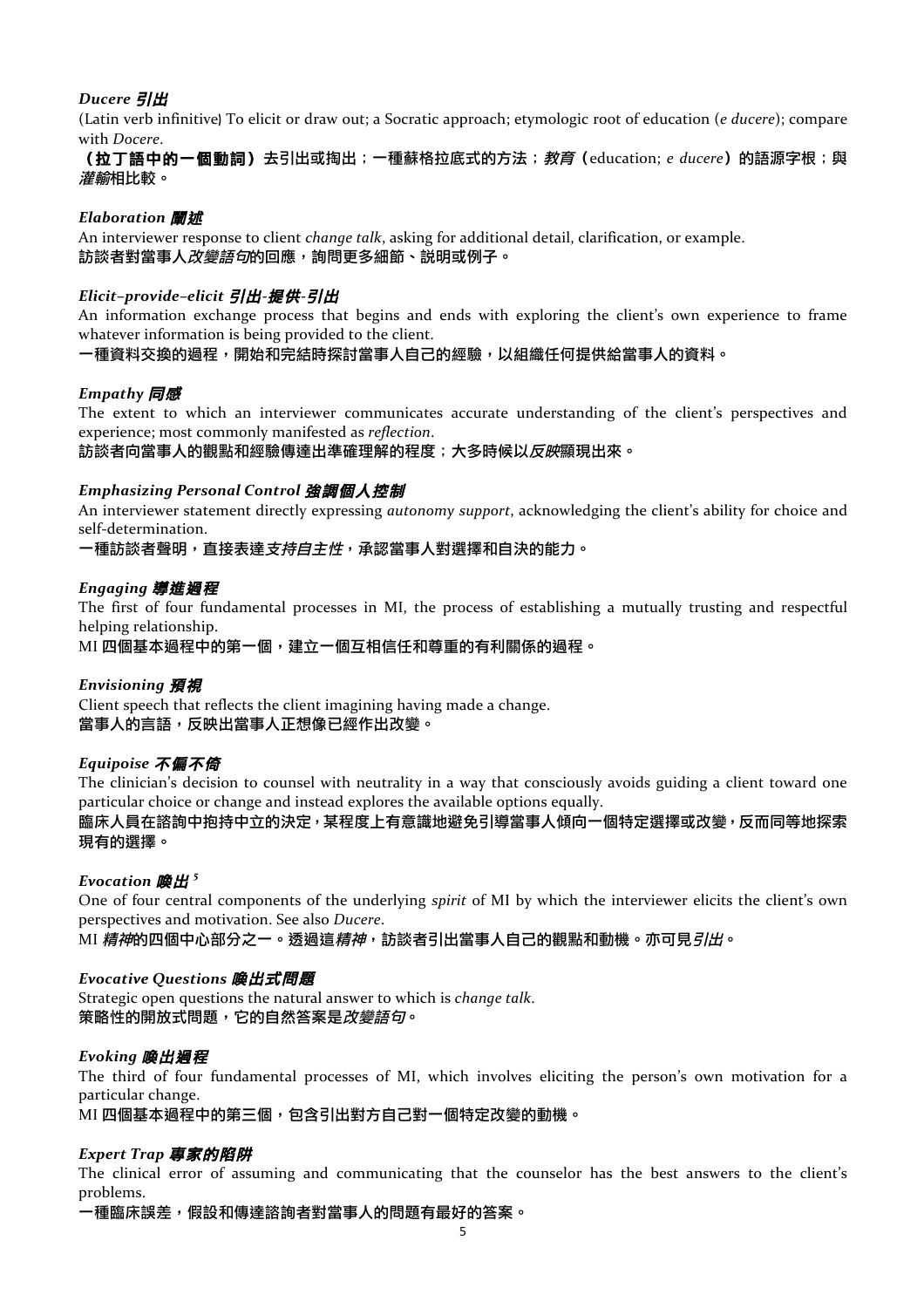# *Exploring Goals and Values* 探索目標和價值觀

A strategy for evoking *change talk* by having people describe their most important life goals or values.

一種喚出*改變語句*的策略,讓人們形容他們極為重要的人生目標或價值觀。

### *Focusing* 聚焦過程

The second of four fundamental processes of MI, which involves clarifying a particular goal or direction for change.

MI 四個基本過程中的第二個,包含釐定一個改變的特定目標或方向。

### *Following* 跟隨

A natural communication style that involves listening to and following along with the other's experience without inserting one's own material.

一種自然的溝通方式,包含聆聽和跟從對方的經驗,不去加插自己的材料。

### *Formulation* 建構

Developing a shared picture or hypothesis regarding the client's situation and how it might be addressed. 為當事人的狀況和它怎樣被處理建立一幅共享的圖畫或假設。

#### *FRAMES*

An acronym summarizing six components commonly found in effective brief interventions for alcohol problems: *Feedback*, *Responsibility*, *Advice*, *Menu of options*, *Empathy*, and *Self-efficacy*.

一個首字母縮略詞,摘要常見於對酗酒問題的有效短期介入的六個部分: 回饋、*責任、建議、選擇的清單、同感*和 自我效能。

### *Goal Attainment Scaling* 目標實現的分級

A method originally developed by Thomas Kiresuk for evaluating treatment outcomes across a range of problem areas.

-個最初由 Thomas Kiresuk 建立的方法,檢討橫跨不同問題範圍的治療成果。

### *Goldilocks Principle* 戈笛洛克斯原則(意指中庸之道)

In order to be motivating, a discrepancy should be not too large or too small. 為了能激發動機,一個差距不應該太大或大小。

### *Guiding* 引導

A natural communication style for helping others find their way, combining some elements of both directing and following.

一種自然的溝通方式,結合指示和跟隨的一些元素,幫助別人找到他們的方法。

### *Implementation Intention* 實行的意向

A stated intention or commitment to take a specific action. 一種被陳述出來要採取一個特定行動的意向或承諾。

#### *Importance Ruler* 重要尺

A scale (typically  $o$ –10) on which clients are asked to rate the importance of making a particular change. 一種量表 (通常 o-ıo),當事人被要求用它去評定作出一個特定改變的重要性。

#### *Integrity* 誠信

To behave in a manner that is consistent with and fulfills one's core values. 表現出與自己的核心價值觀一致並能使其實現的方式。

#### *Intrinsic Motivation* 內在動機

The disposition and enactment of behavior for its consistency with personal goals and values. 與個人目標和價值觀一致的行為意向和實現。

#### *Key Question* 關鍵問題

A particular form of question offered after a *recapitulation* at the transition from *evoking* to *planning*, that seeks to elicit *mobilizing change talk*.

一種特定的問題方式,在*喚出過程*過渡到*計劃週程*的*概括*後提出,務求*引出行動型改變語句*。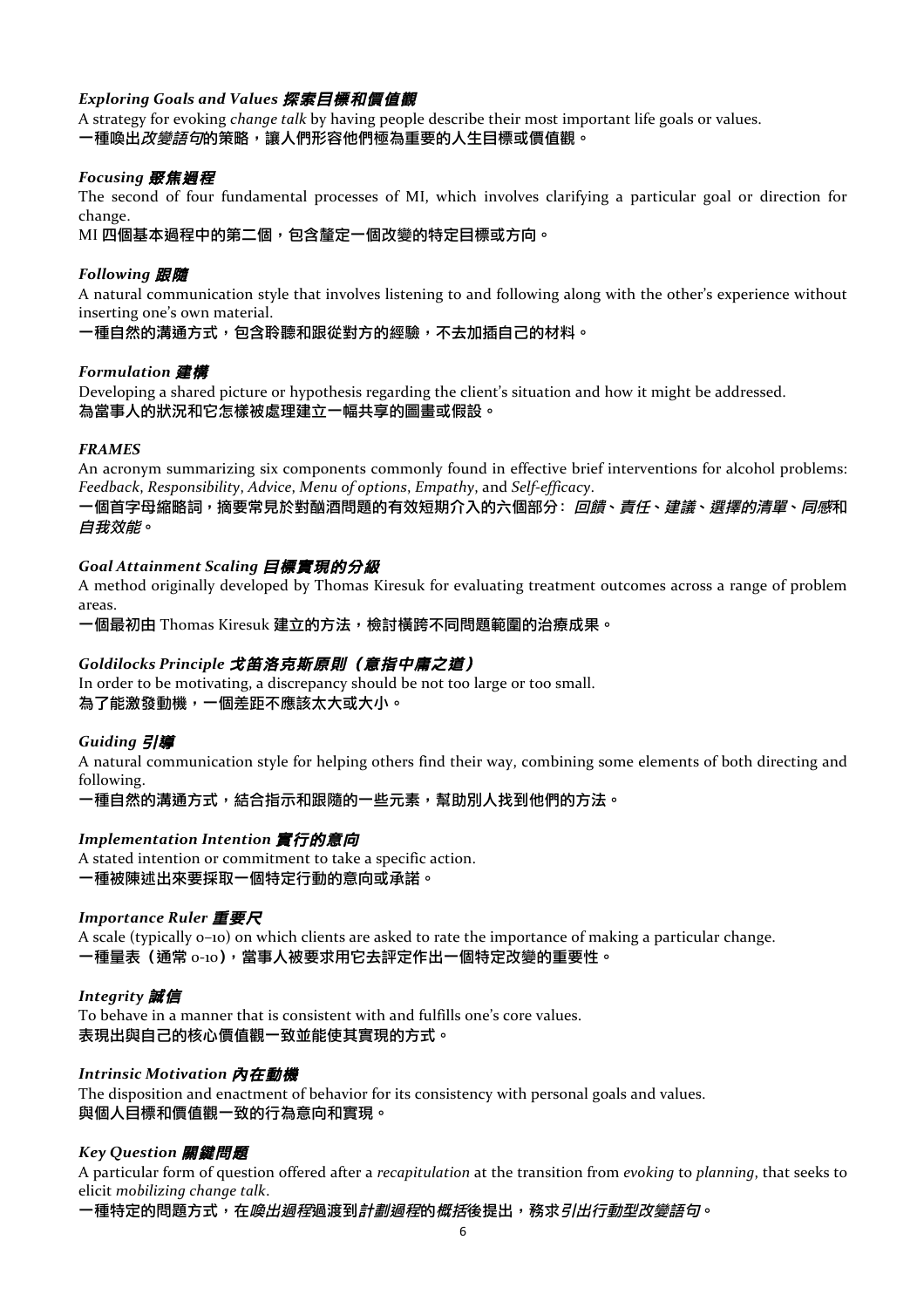# *Labeling Trap* 標籤的陷阱

The clinical error of engaging in unproductive struggles to persuade clients to accept a label or diagnosis. -種臨床誤差,投入於説服當事人去接受一個標籤或診斷這種沒有效果的鬥爭。

# *Lagom* 正好

(Swedish) Just right; not too large, not too small. See also *Goldilocks Principle*. (瑞典語)正好;不太大,不太小。亦可見*戈笛洛克斯原則*。

### *Linking Summary* 連結式摘要

A special form of *reflection* that connects what the person has just said with something you remember from prior conversation. See also *Summary*.

一種*反映*的特別方式,連接對方剛説過的和一些你從之前對話記得的東西。亦可見*摘要*。

### *Looking Back* 回看

A strategy for evoking client *change talk*, exploring a better time in the past. 一種喚出當事人改變語句的策略,探索以往一個比較好的時間。

### *Looking Forward* 展望

A strategy for evoking client *change talk*, exploring a possible better future that the client hopes for or imagines, or anticipating the future consequences of not changing.

一種喚出當事人*改變語句*的策略,探索當事人希望或想像一個有可能的更美好將來,或預料不改變的長遠後果。

#### *Menschenbild*

(German) One's fundamental view of human nature. (德語)一個人對人性的基本看法。

*MET*

An acronym for Motivational Enhancement Therapy. 動機增強治療的首字母縮略詞。

#### *MIA–STEP*

A package of training materials for MI supervisors, produced by the U.S. Center for Substance Abuse Treatment. 由美國物質濫用治療中心為 MI 督導者製作的一套訓練材料。

#### *MINT*

The Motivational Interviewing Network of Trainers, founded in 1997 and incorporated in 2008 (www.motivationalinterviewing.org).

動機式訪談法導師網絡,創立於 1997 年並於 2008 年成為法定組織 (*www.motivationalinterviewing.org*)。

#### *MISC*

The Motivational Interviewing Skill Code, introduced by Miller and Mount as the first system for coding client and interviewer utterances within *motivational interviewing*.

《動機式訪談法技巧編碼》,由 Miller 和 Mount 提出,作為對當事人和訪談者在*動機式訪談法*中的言語作編碼的 第一套系統。

#### *MITI*

The Motivational Interviewing Treatment Integrity coding system, simplified from the *MISC* and focusing only on interviewer responses, to document fidelity in MI delivery.

《動機式訪談法治療完整性》編碼系統,從 *MISC* 中簡化出來並只集中在訪談者回應上,去紀錄提供 MI 的保真度。

### *Mobilizing Change Talk* 行動型改變語句

A subtype of client *change talk* that expresses or implies action to change; examples are *commitment*, *activation language*, and *taking steps*.

一種當事人*改變語句*的子類型,表達或意味作出行動去改變;例子有*承諾、啟動性語言*和*採取步驟。*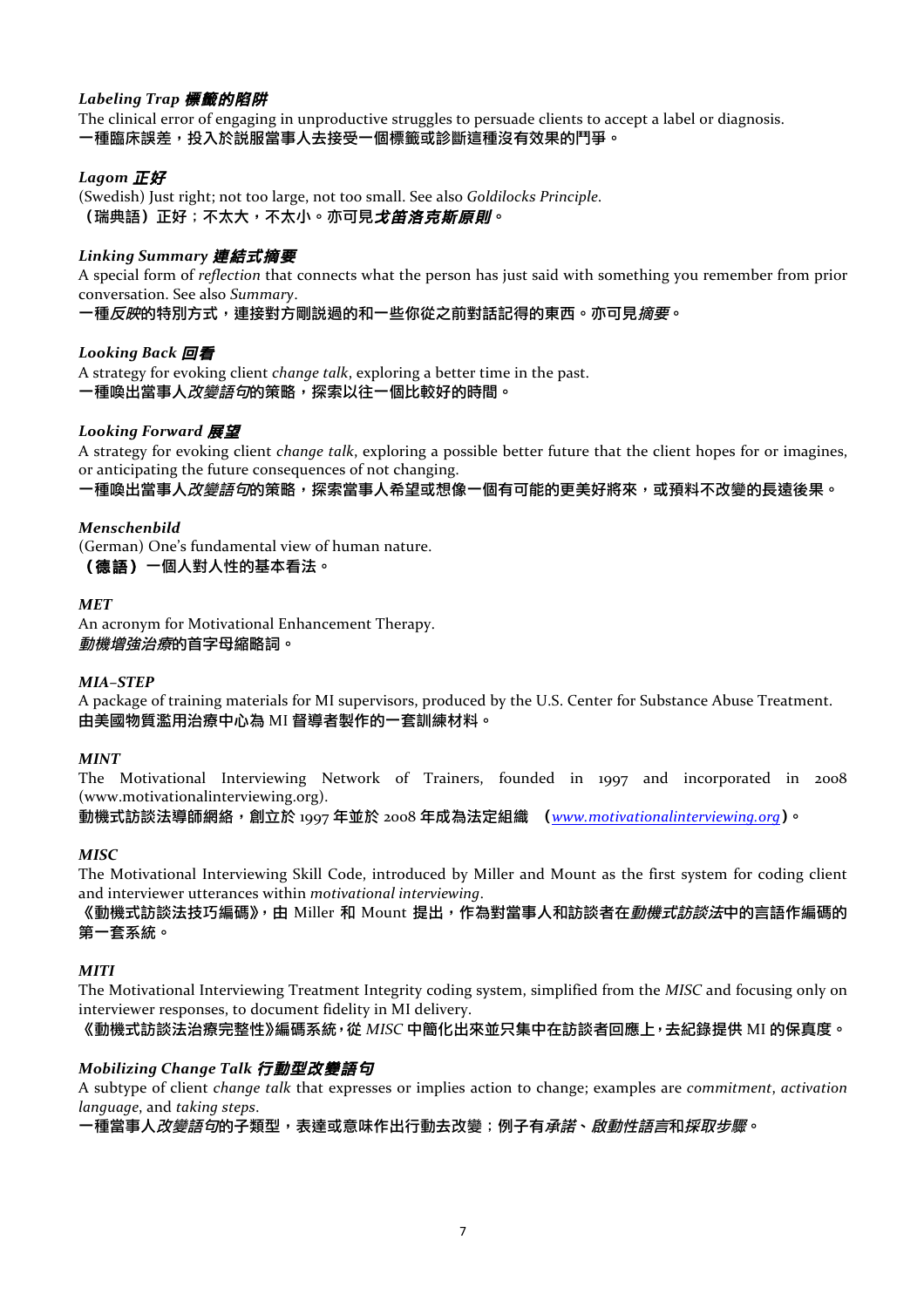# *Motivational Enhancement Therapy (MET)* 動機增強治療

A combination of *motivational interviewing* with *assessment feedback*, originally developed and tested in Project MATCH.

將動機式訪談法和評估的回饋結合,最初在 MATCH 項目中建立和測試。

# *Motivational Interviewing* 動機式訪談法 *<sup>6</sup>*

Lay definition: A collaborative conversation style for strengthening a person's own motivation and commitment to change.

大眾化的定義:一種協作性的對話方式,目的為強化一個人自己對改變的動機和承諾。

Clinical definition: A person-centered counseling style for addressing the common problem of ambivalence about change.

#### 臨床的定義:一種以人為中心的諮詢方式,處理關於改變的矛盾心態這個常見問題。

Technical definition: A collaborative, goal-oriented style of communication with particular attention to the language of change, designed to strengthen personal motivation for and commitment to a specific goal by eliciting and exploring the person's own reasons for change within an atmosphere of acceptance and compassion.

### 技術上的定義:一種協作性和目標導向、特別著眼於改變語言的溝通方式,透過在一個接納和至誠為人的氣氛下引 出和探索一個人自己對改變的理由,強化個人動機和對一個特定目標的承諾。

# *Need* 需要

A form of client *preparatory change talk* that expresses an imperative for change without specifying a particular reason. Common verbs include *need*, have to, got to, must.

### 一種當事人*預備型改變語句*,表達作出改變的祈使語氣而沒有指明一個特定理由。常見動詞包括*需要、要去、必須* 要去和一定要。

#### *OARS*

An acronym for four basic client-centered communication skills: *Open question*, *Affirmation*, *Reflection*, and *Summary*.

四個以當事人為中心的基本溝通技巧的首字母縮略詞: 開放式問題、肯定、反映和摘要。

### *Open Question* 開放式問題

A question that offers the client broad latitude and choice in how to respond; compare with *Closed Question*. 一種給予當事人廣闊的範圍和選擇作怎樣回應的問題;與*封閉式問題*作比較。

### *Orienting* 定向

The process of finding a direction for change when the focus of consultation is unclear. See also *Focusing*. 一個當諮詢的焦點不明確而要尋找改變方向的過程。亦可見聚焦過程。

### *Overshooting* 誇大

A *reflection* that adds intensity to the content or emotion expressed by a client. See also *Amplified Reflection*. 一種為當事人表達的內容或情緒增加強度的反映。亦可見放大式反映。

### *Partnership* 合作

One of four central components of the underlying *spirit* of MI by which the interviewer functions as a partner or companion, collaborating with the client's own expertise.

MI *精神*的四個中心部分之一。透過這*精神*,訪談者作為一個伙伴或同伴,本著當事人自己的知識和他協作。

### *Path Mapping* 路徑配對

The process of choosing a *change plan* when there are several possible routes toward the goal. 當有數個通向目標的可能途徑時,選取一個*改變計劃*的過程。

### *Permission* 許可

Obtaining by the interviewer of client assent before providing advice or information. 在提供建議或資料前,由訪談者向當事人獲取的同意。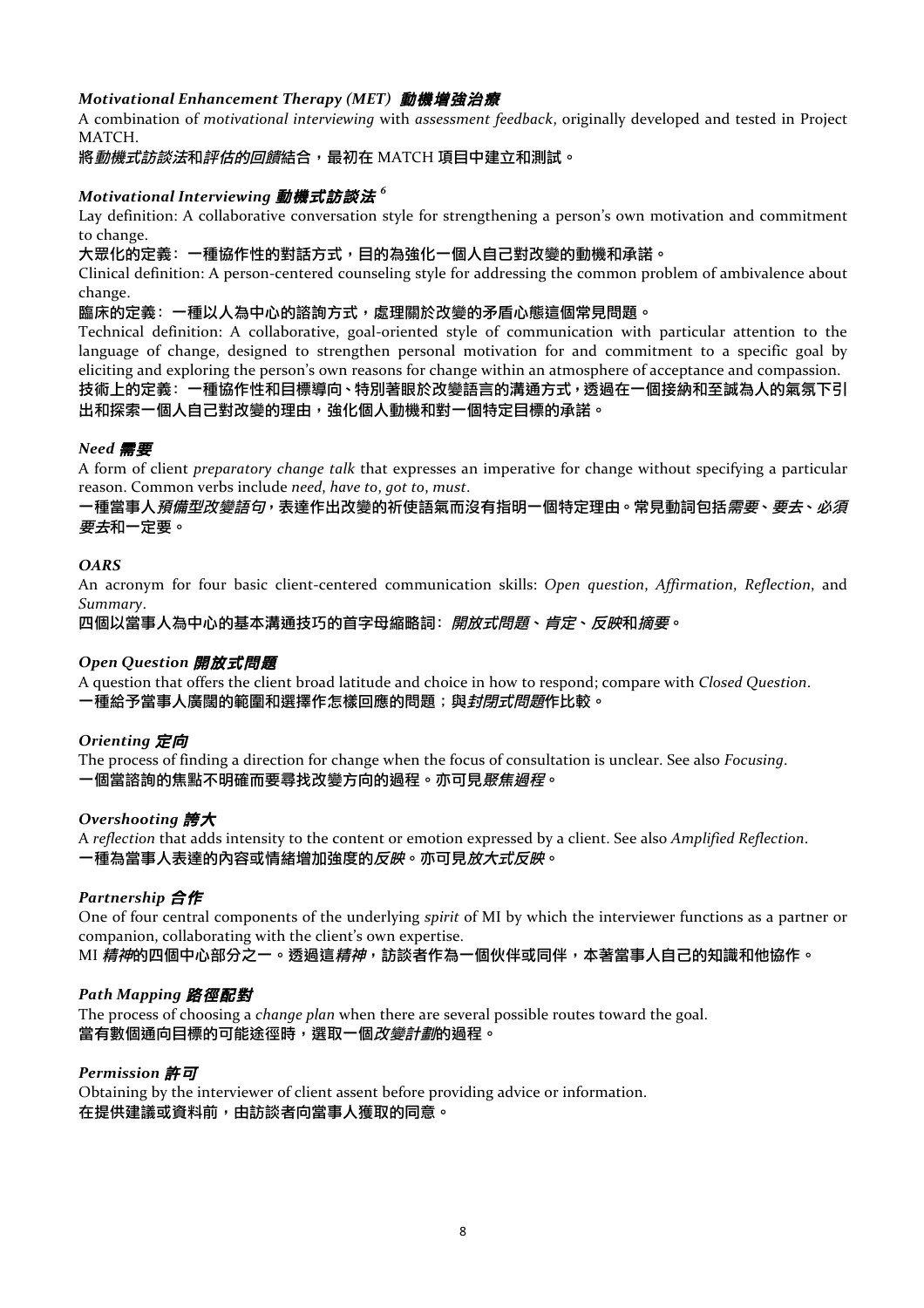# Person-centered Counseling 以人為中心諮詢

A therapeutic approach introduced by psychologist Carl Rogers in which people explore their own experience within a supportive, empathic, and accepting relationship; also called *client-centered counseling*.

### 心理學家 Carl Rogers 提出的一套治療方式,當中人們在一個帶有支持、同感和接納的關係內探索自己的經歷;亦 會稱作以當事人為中心諮詢。

# *Phase 1* 階段一

A term used in prior editions of *Motivational Interviewing* to describe the earlier "uphill" period of engaging, guiding, and evoking, in which the general goal is to elicit and strengthen client motivation for change.

### 《*動機式訪談法*》之前的版本中被採用的一個術語,形容初期像「上山」般的導進、引導和喚出時期,當中大致的 目標為引出和強化當事人的改變動機。

# *Phase 2* 階段二

A term used in prior editions of *Motivational Interviewing* to describe the latter "downhill" period of planning in which the general goal is to elicit and strengthen *commitment* to a *change goal* and to negotiate a specific *change plan*.

《*動機式訪談法*》之前的版本中被採用的一個術語,形容較後期像「下山」般的計劃時期,當中大致的目標為引出 和強化對於*改變目標*的*承諾*和商談一個特定*改變計劃*。

# *Planning* 計劃過程

The fourth fundamental process of MI, which involves developing a specific *change plan* that the client is willing to implement.

### MI 四個基本過程中的第四個,包含建立一個當時人願意執行的特定*改變計劃*。

# *Prefacing* 序言

A specific form of *permission* in which the interviewer does not directly ask the client's leave to provide information or advice, but instead precedes it with an *autonomy support* statement.

許可的一種特定形式,當中訪談者不會直接詢問當事人對提供資料或建議的允許,但取而代之在提供之前加入一個 **支***持自主性***的聲明。** 

### **Premature Focus Trap 過早聚焦的陷阱**

The clinical error of focusing before engaging, trying to direct before you have established a working collaboration and negotiated common goals.

一種未導進便聚焦、在建立到一個有效的協作和商談到共同目標之前嘗試去指示的臨床誤差。

### *Preparatory Change Talk* 預備型改變語句

A subtype of client *change talk* that expresses motivations for change without stating or implying specific intent or commitment to do it; examples are *desire*, *ability*, *reason*, and *need*.

### 一種當事人*改變語句*的子類型<sup>,</sup>表達改變的動機而沒有聲明或意味作出改變的特定意圖或承諾;例子有*渴望、能力、* 理由和需要。

# *Q Sorting Q* 分類

A technique developed by William Stephenson, a colleague of Carl Rogers, in which a person sorts cards describing attributes into piles ranging from "not like me" to "very much like me."

由 Carl Rogers 的同事 William Stephenson 建立的一個技巧,當中一個人將形容特質的紙卡分類到由「不像自己」 到「非常像自己」的分疊中。

### *Querying Extremes* 查問極端狀況

A strategy for evoking *change talk* by asking clients to imagine best consequences of change or worst consequences of *status* quo.

一種喚出*改變語句*的策略,要求當事人去想像改變的最好後果或*現狀*的最壞後果。

### *Question–Answer Trap* 問與答的陷阱

The clinical error of asking too many questions, leaving the client in the passive role of answering them. See also *Assessment Trap*.

一種詢問過多問題、讓當事人進入回答它們的被動角色的臨床誤差。亦可見*評估的陷阱*。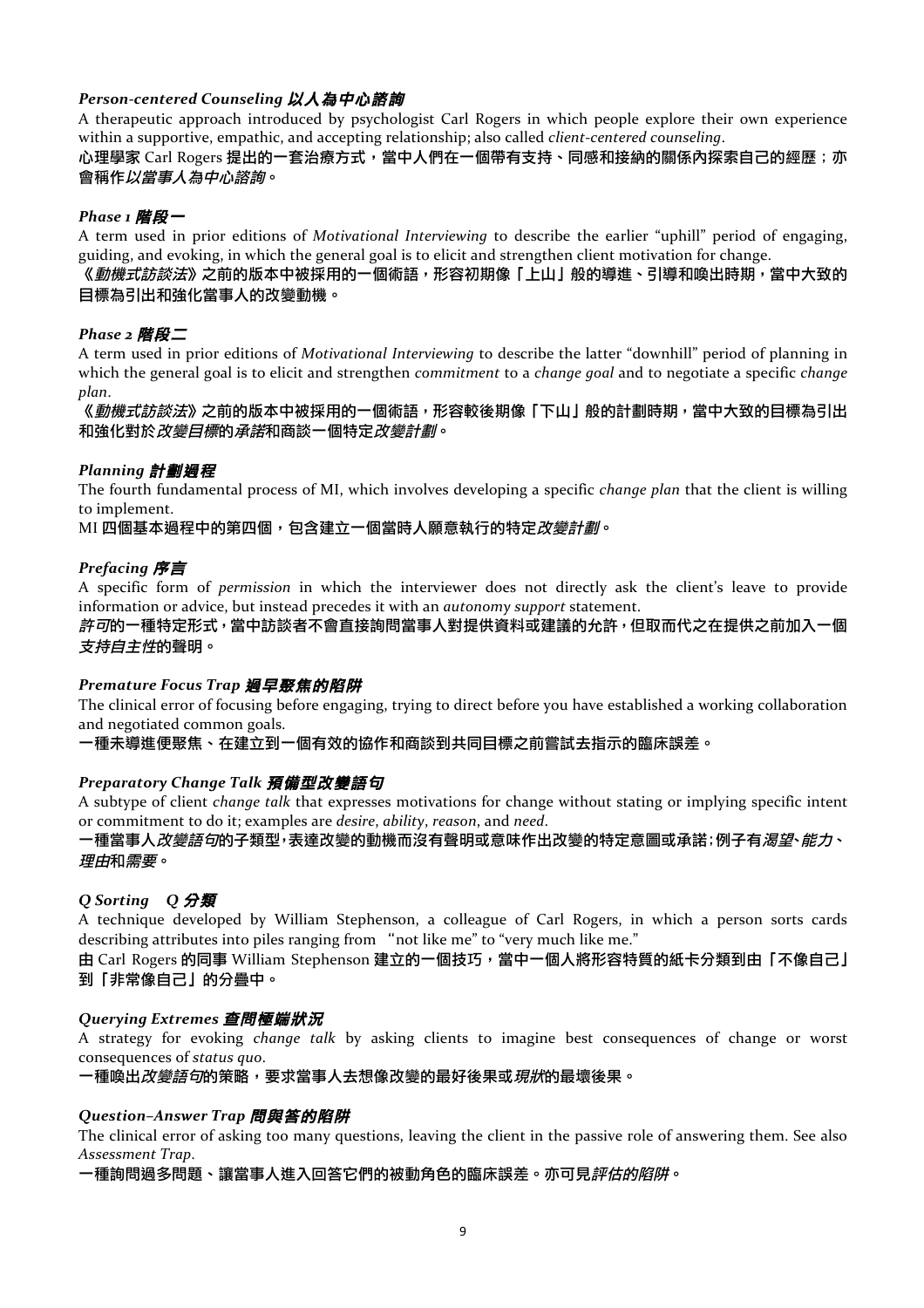### *Reactance* 逆反心理

The natural human tendency to reassert one's freedom when it appears to be threatened. 一種自然人類傾向,當一個人在自己的自由看似被威脅時重申它。

### *Readiness Ruler* 準備尺

See *Change Ruler*. 見改變尺。

### *Reason* 理由

A form of client *preparatory* change talk that describes a specific if- then motive for change. 一種當事人預備型改變語句,形容一個特定「如果—就會」的改變動機。

### *Recapitulation* 概括

A *bouquet* summary offered at the transition from *evoking* to *planning*, drawing together the client's *change* talk. 一種*結集*式的摘要,在*喚出過程*到*計劃過程*的過渡中提出,將當事人的*改變語句*糾集在一起。

### *Reflective Listening* 反映性傾聽

The skill of "active" listening whereby the counselor seeks to understand the client's subjective experience, offering *reflections* as guesses about the person's meaning. See also *Accurate Empathy*.

一種「主動式」聆聽的技巧,諮詢者用來尋求明白當事人的主觀經驗,提出*反映*作為對對方含意的估計。亦可見*準* 確同感。

#### *Reflection* 反映

An interviewer statement intended to mirror meaning (explicit or implicit) of preceding client speech. See also *Simple Reflection*, *Complex Reflection*.

一種訪談者聲明,意圖反映當事人之前言語的含意(言明或沒有言明的)。亦可見*簡單式反映和複雜式反映*。

### *Reframe* 重新釋義

An interviewer statement that invites the client to consider a different interpretation of what has been said. 一種訪談者聲明,邀請當事人去考慮對於説了的東西一個不同的解釋。

#### *Resistance* 阻抗

A term previously used in MI, now deconstructed into its components: *sustain talk* and *discord*. 在 MI 中一個曾被採用的術語,現在分拆為它的組成部分: 持續語句和不和諧。

### *Righting Reflex* 翻正反射

The natural desire of helpers to set things right, to prevent harm and promote client welfare. 一個幫助者的自然渴望,想去糾正事情、預防傷害和促進當事人的福祉。

### *Running Head Start* 以退為進

A strategy for eliciting client *change talk* in which the interviewer first explores perceived "good things" about the status quo, in order to then query the "not-so-good things."

一種喚出當事人*改變語句*的策略,當中訪談者首先探索對現狀認為「好的東西」,為了之後詢問「沒有那麼好的東 西」。

### *Self-Actualization* 自我實現

The pursuit and realization of one's core values—becoming what one is meant to be. See also *Telos*. 一個人對自己的核心價值的追求和實現—成為一個人想成為的。亦可見終極目標。

#### *Self-Disclosure* 自我揭露

Sharing something of oneself that is true when there is good reason to expect that it will be helpful to the client. 當有好的理由去期望對當事人有幫助下,分享一些關於自己的真實東西。

### *Self-Efficacy* 自我效能

A client's perceived ability to successfully achieve a particular goal or perform a particular task; term introduced by Albert Bandura.

當事人認為自己能成功實現一個特定目標或完成一個特定工作的能力;由 Albert Bandura 提出的術語。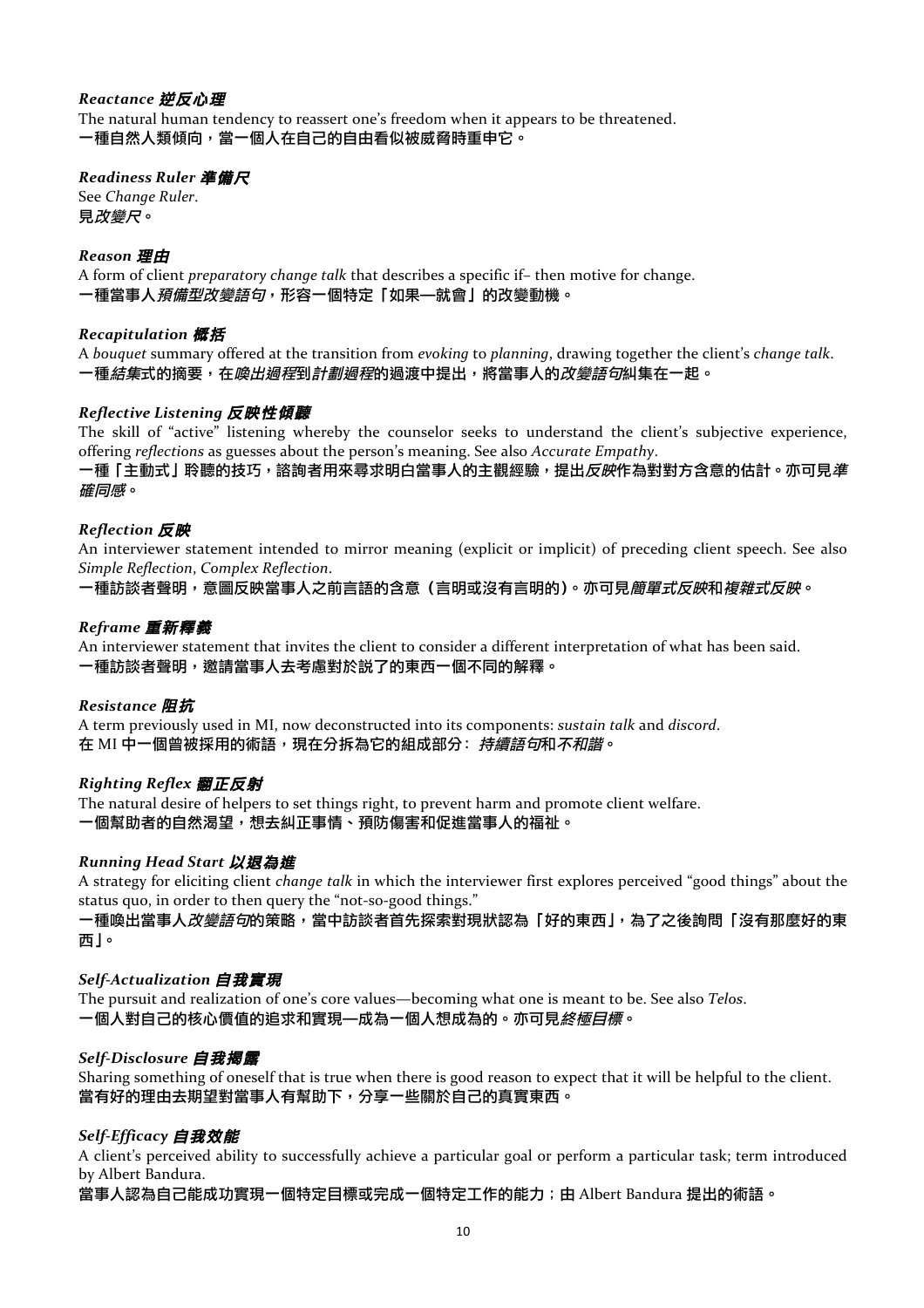### *Self-Esteem* 自尊 A client's general level of perceived worth. 當事人認為自我價值的整體程度。

# *Self-Motivational Statement* 自我動機性聲明

See *Change Talk*. 見改變語句。

# *Self-Regulation* 自我調節

The ability to develop a plan of one's own and to implement behavior in order to carry it out. 建立自己的計劃和實行行為以將計劃執行出來的能力。

# *Shifting Focus* 轉移焦點

A way of responding to *discord* by redirecting attention and discussion to a less contentious topic or perspective. 一種對*不和諧*的回應,重新帶引著眼點和討論到一個較不引起爭論的題目或觀點。

### *Simple Reflection* 簡單式反映

A *reflection* that contains little or no additional content beyond what the client has said. 一種比當事人所說的包含很少甚至沒有額外內容的反映。

### *Smoke Alarms* 煙霧警號

Interpersonal signals of *discord* in the working alliance. 在工作聯盟中表示不和諧的人際訊號。

# *Spirit* 精神

The underlying set of mind and heart within which MI is practiced, including *partnership*, *acceptance*, *compassion*, and *evocation*.

MI 在當中實踐的一套潛在思想和心態,包括*合作、接納、至誠為人*和*喚出*。

### *Stages of Change* 改變之階段

Within the *transtheoretical model* of change, a sequence of steps through which people pass in the change process: precontemplation, contemplation, preparation, action, and maintenance.

在關於改變的*誇理論模型*中,人們透過一系列的步驟通過改變過程:前意圖期、意圖期、準備期、行動期和維持期。

### *Status Quo* 現狀

The current state of affairs without change. 事情沒有改變的現時狀況。

### *Summary* 摘要

A reflection that draws together content from two or more prior client statements. See also *Collecting Summary*, *Linking Summary*, *Transitional Summary*.

一種將當事人之前兩個或以上的聲明內容拉在一起的反映。亦可見彙集式摘要、連結式摘要和過渡式摘要。

### *Sustain Talk* 持續語句

Any client speech that favors *status* quo rather than movement toward a *change goal*. 任何當事人有關傾向維持*現狀*而非移近一個*改變目標*的言語。

### *Taking Steps* 採取步驟

A form of client *mobilizing change talk* that describes an action or step already taken toward change. 一種當事人*行動型改變語句*,形容一個向著改變已經採取了的行動或步驟。

### *Telos* 終極目標

(Greek) The natural, mature end state of an organism toward which it grows, given optimal conditions. (希臘語)生物在最理想條件下成長的一個自然結果狀態。

### *TNT*

An acronym for a Training of New Trainers in *motivational interviewing*; begun in 1993. 動機式訪談法中新導師訓練的首字母縮略詞;始於 1993。